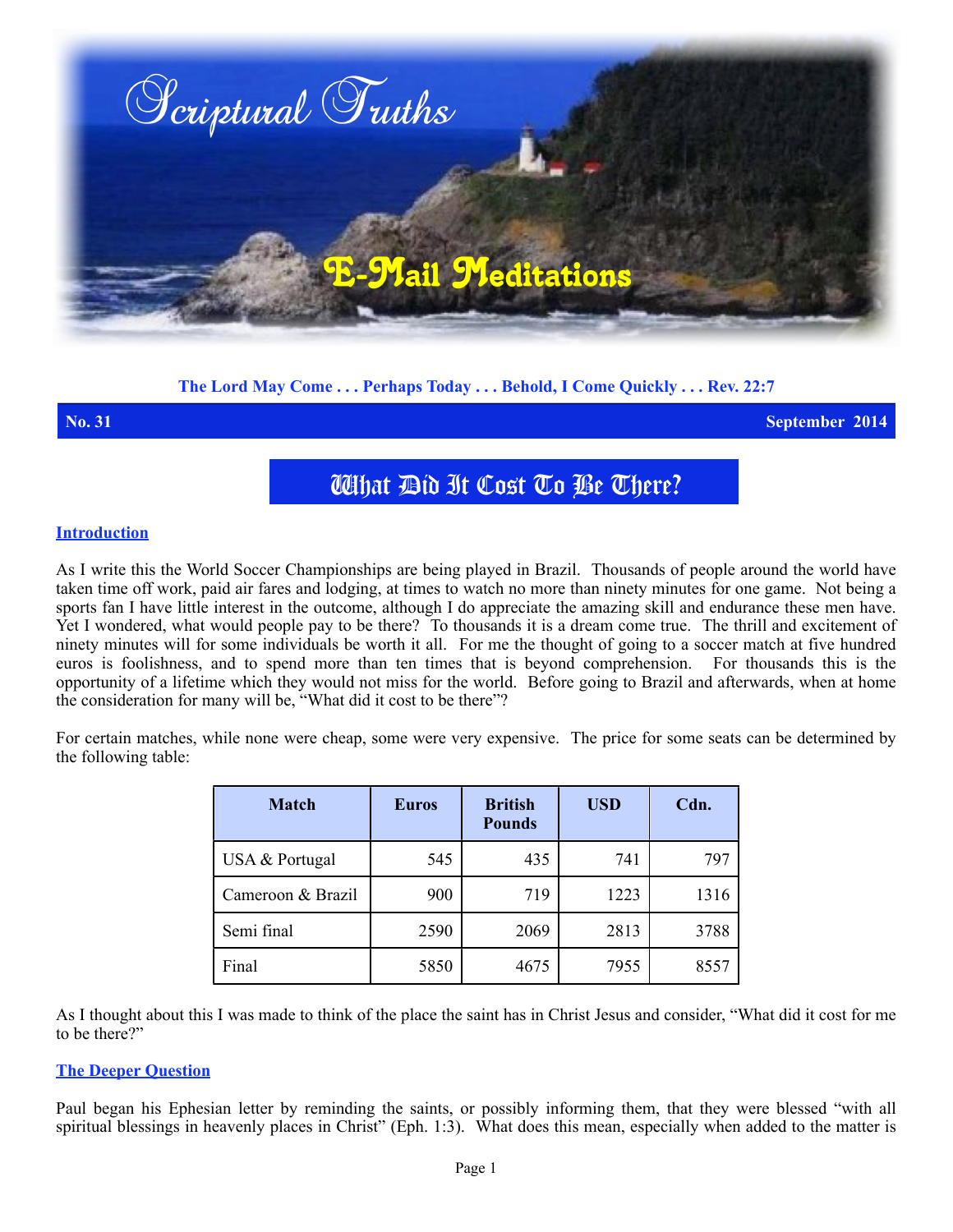the expression "heavenly places" which is better translated "heavenlies" which is not a common expression? Perhaps an illustration might help.

Illustration**:** If one were to say that, "John, due to his association with Nelson, has been blessed (enriched) with all material blessings of the Americas", it would be easily understood that every material blessing (enrichment) in Northern, Central, and South America is available to John because of his association with Nelson. God takes that truth and paraphrasing says: "You have been blessed with every spiritual enrichment in the heavenlies". That is, any and every blessing that can be associated with Heaven, because you are in Christ and He in Heaven's highest place, is secured to be enjoyed by you". What a place to be in!

# **The Difficulty**

The "difficulty" with this verse (as with all God's truth) is that it is too big for us to grasp. Consequently, the Holy Spirit caused Paul to enumerate some of the blessing we have through Christ and His work.

- a) "He hath chosen us in Him before the foundation of the world" (Eph. 1:4)
- b) "In love: Having predestinated us unto the adoption of children by Jesus Christ to Himself" (Eph. 1:4-5)
- c) "He hath made us accepted in the Beloved" (Eph. 1:6)
- d) "We have redemption though His blood, the forgiveness of sins" (Eph. 1:7)
- e) "We have obtained an inheritance" (Eph. 1:11)
- f) At the moment of salvation we were sealed with that Holy Spirit of promise who is the earnest of our inheritance. (Eph. 1:13-14)
- g) We are partakers in the redemption of the purchased redemption (Eph. 1:14)

These are blessings nothing of earth could ever procure. No positional influence can assist in this, nor can any earthly prestige of any or all nations of the world. These blessings and placements are exclusively through the grace of God and His gift, provided by virtue of the vicarious sufferings of the Lord in the three hours of darkness at Calvary. Only as the Holy Spirit enlightens us and the depths of Calvary and the cry of being forsaken is entered into can we grasp a little of, "What did it cost for me to be there?"

When we think of salvation we naturally think of what we have been saved from, Hell and the Lake of Fire for eternity. However, Paul does not speak about such here as he is dealing with the blessings we have now in Christ, and the attributes of God which prompted and secured such blessings. How blessed and privileged we are to be the recipients of: "The riches of his grace" (Eph. 1:7); "The exceeding riches of his grace in his kindness toward us through Christ Jesus." (Eph.  $2:7$ :

### **We Are Chosen In Him**

This is a beautiful clause and it naturally breaks into three thoughts:

- a) "Chosen"
	- i) This Greek word means "to choose for oneself"; "from all others"; and the tense indicates "once for all". There is scarcely a day goes by when a man asks a lady to be his bride and wife. By that request he is "choosing her for himself, among all other young ladies". There are other ladies but she is special. In like manner the Lord chose us as individuals, among all others, and it is an action never to be repeated. (I want to be very clear here that I am not teaching hyper Calvinism, for I am more than contented that not only is God sovereign, but in His sovereignty gives man a free will to choose his own destiny). That lady is given that option because of the love he had for her. The same with the Lord, He chose us because "He loved us", but at what a cost. "The Son of God, who loved me, and gave Himself for me" (Gal. 2:20). That is the price that was paid for us to be among the chosen of the Lord.
- b) "In Him"
	- i) What does it mean to be "in Him" (Eph. 1:4); "in Christ" (Rom. 16:3); or "in the Lord" (1 Thess. 3:8)? While they each present a different slant, one of the basic truths of being "in Christ" is that before salvation we were in Adam, that is under his headship (Rom. 5:12-19), but when the individual accepts Christ as Lord and Saviour, they are transferred from the headship of Adam and are, by position, put "in Christ". He is their new Head. Being "in Christ" (Eph. 2:13) means the individual has all the spiritual blessings God can bestow.
- c) "Before the foundation of the world"
	- i) Precious is the truth that before there was an angelic song, or the slightest trace of earth's existence, God thought on us! Job will inform us that when the earth was created the sons of God shouted for joy (Job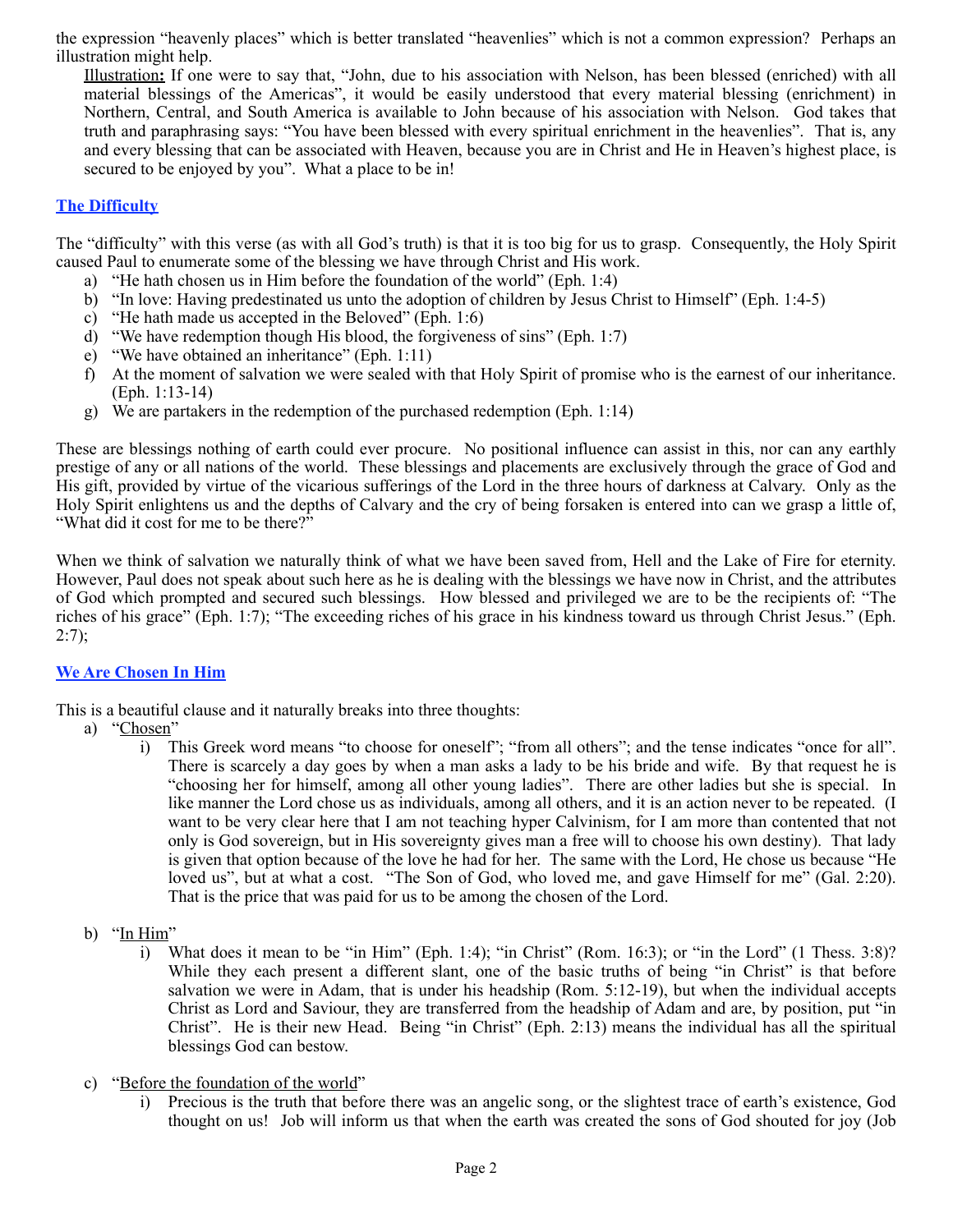38:4-7). Glorious truth that in the incomprehensibility of eternity past, God thought on us, devising a way by which "his banished be not expelled from Him" (2 Sam. 14:14).

# **In Love**

This clause: "in love" (Eph. 1:4) can refer to verse 4 or 5. In either case, the activity of God was not cold functioning, but the activity of love to have a people before (katenōpion) Him for His own good pleasure (Eph. 1:5). Just as a lady would have her lovely things, i.e. Dalton figurines set somewhere she could enjoy and admire them, so also the saints are set before the Lord. This was all done in love.

# **We Have Been Made Accepted In The Beloved (Eph. 1:6)**

Again there are several sections in this clause:

- a) Have been made:
	- i) How could we who, "dead in trespasses and sins (Eph. 2:1); were dead in sins" (Eph. 2:5); give life to ourselves any more than Lazarus, Jairus' daughter, or the widow of Nain's son? (Jn. 11:14; Matt. 9:18; Lk. 7:12). We like them had to be made alive by an outside power who had life in Himself and power to give life, not only physically, but more importantly, spiritually. How were we made acceptable? It was by: "His mighty power, which He wrought in Christ"; in raising Him from the dead and setting Him at His own right hand, setting Him over all things (Eph. 1:19-23). That is the power that "quickened us" (Eph. 2:1); "quickened us together with Christ" (Eph. 2:5). That was when we were made acceptable. That is what was done to put us in that place of acceptability, but what was the cost? It was: "His blood" (Eph. 1:7); the "death of the Lord" (Eph. 1:20); the "blood of Christ" (Eph. 2:13); "by the cross" (Eph. 2:16).

# b) Accepted

- i) The word used, "charitoo", carries a series of beautiful truths. We have been made acceptable, we are the recipients of divine favour, are the objects of His grace which was freely bestowed, and in the Beloved we are lovely before God! We ask again, "What was the cost to put us in such a favored place"?
- ii) I am sure there are times in the life of every believer when they contemplate how unworthy they are of any kindness from God. The enormity of self corruption and fleshy determination is awakened in them and they feel like giving up, for how could God ever use them? To all the saints Paul restates the truth that our acceptance (fulness of Divine favour which we have) before God is not on us being all that we ought to be, for there is no aspect of salvation that is dependent on works (Eph. 2:8-9). It is totally founded in God's delight in Christ.

### c) In the Beloved

- i) It will be observed that in contrast to our being "in Him", "in Christ", or "In the Lord", this is the only time in the scriptures we are said to be "in the beloved". There are three recorded times when God speaks of Christ, or refers to Christ as "Beloved":
	- 1. "And lo a voice from heaven, saying, This is my beloved Son, in whom I am well pleased." (Matt. 3:17)
	- 2. "While he yet spake, behold, a bright cloud overshadowed them: and behold a voice out of the cloud, which said, This is my beloved Son, in whom I am well pleased; hear ye him." (Matt.  $17:5)$
	- 3. "Then said the lord of the vineyard, What shall I do? I will send my beloved son: it may be they will reverence him when they see him." (Lk. 20:13)
- ii) Christ is the One who, as the Servant of God, God delighted in (Isa. 42:1); the only One who could never be among those who can say: "We are unprofitable servants" (Lk. 17:10). Christ is the "Son of His Love" (Darby, ASV, Young's Literal) (Col. 1:13)

As we review these and meditate upon them the question comes again, "What did it cost for me to be there?" The life giving sacrificial blood of our Lord is the price paid at Calvary, when in those three hours of darkness the judgment of God for sin was executed on Him. This infinite price referred to is: "His own blood" (Acts 20:28); "the blood of Jesus" (Heb. 10:19); "blood of the Lord" (1 Cor. 11:27); "the blood of Jesus Christ His son" (1 Jn. 1:7); "His blood" (Eph. 1:7); and "by the blood of Christ" (Eph. 2:13).